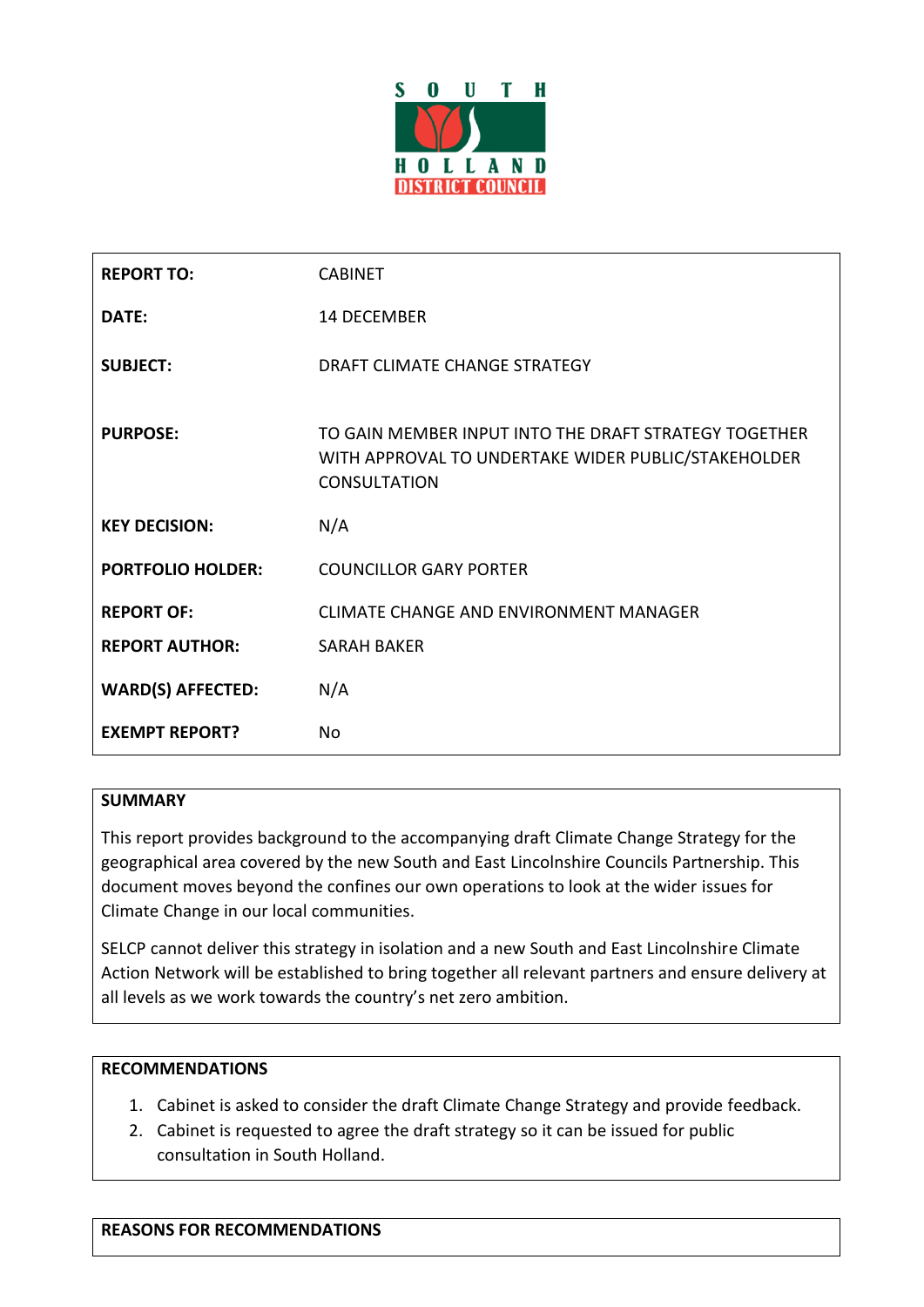To ensure Members are familiar with the content of the draft strategy prior to wider stakeholder engagement and to give an early opportunity to provide feedback.

### **OTHER OPTIONS CONSIDERED**

None.

## **1.0 BACKGROUND**

- 1.1 Prior to the establishment of the South and East Lincolnshire Councils Partnership, Boston Borough Council and East Lindsey District Council had begun the development of a Climate Change Strategy for the wider geographical area. Due to the timing of the report, and given the current national focus on Climate Change due to COP26 activity, it seemed fitting that this document should be broadened to include South Holland. If approved, this document will become one of the first joint strategic pieces of work to be produced by the three Councils.
- 1.2 It is recognised that the scope of carbon emissions that can be influenced directly by any of the Councils themselves is relatively small. Therefore, this document seeks to provide the strategic framework to bring together stakeholders from across South and East Lincolnshire to work collaboratively to address the key challenges and opportunities.
- 1.3 While even at that scale, we have a very small role to play in a global issue, the Climate Change Strategy seeks to ensure a more sustainable future for our local communities through ensuring economic, social and environmental prosperity.
- 1.4 BBC and ELDC are slightly further forward in their governance around this strategy and are currently in the middle of a public consultation period and have run two stakeholder workshops. If agreed by Cabinet in December, it is planned that South Holland District Council will consult in late 2021/early 2022.

## **2.0 REPORT**

- 2.1 Climate Change presents one of the biggest challenges facing our world today and action requires commitment from all levels of society.
- 2.2 The scope of emissions which is in the direct control of the Council is relatively limited but as a local authority, this Council has an important role to play in driving forward and influencing the efforts required to ensure a sustainable future for our communities.
- 2.3 This draft Climate Change Strategy is for SELCP and seeks to provide an overarching framework to reduce emissions as a whole across South Holland, Boston and East Lindsey. It identifies the strategic themes that are central to helping achieve the carbon reduction ambitions of the UK as a whole as the nation seeks to be net zero by 2050.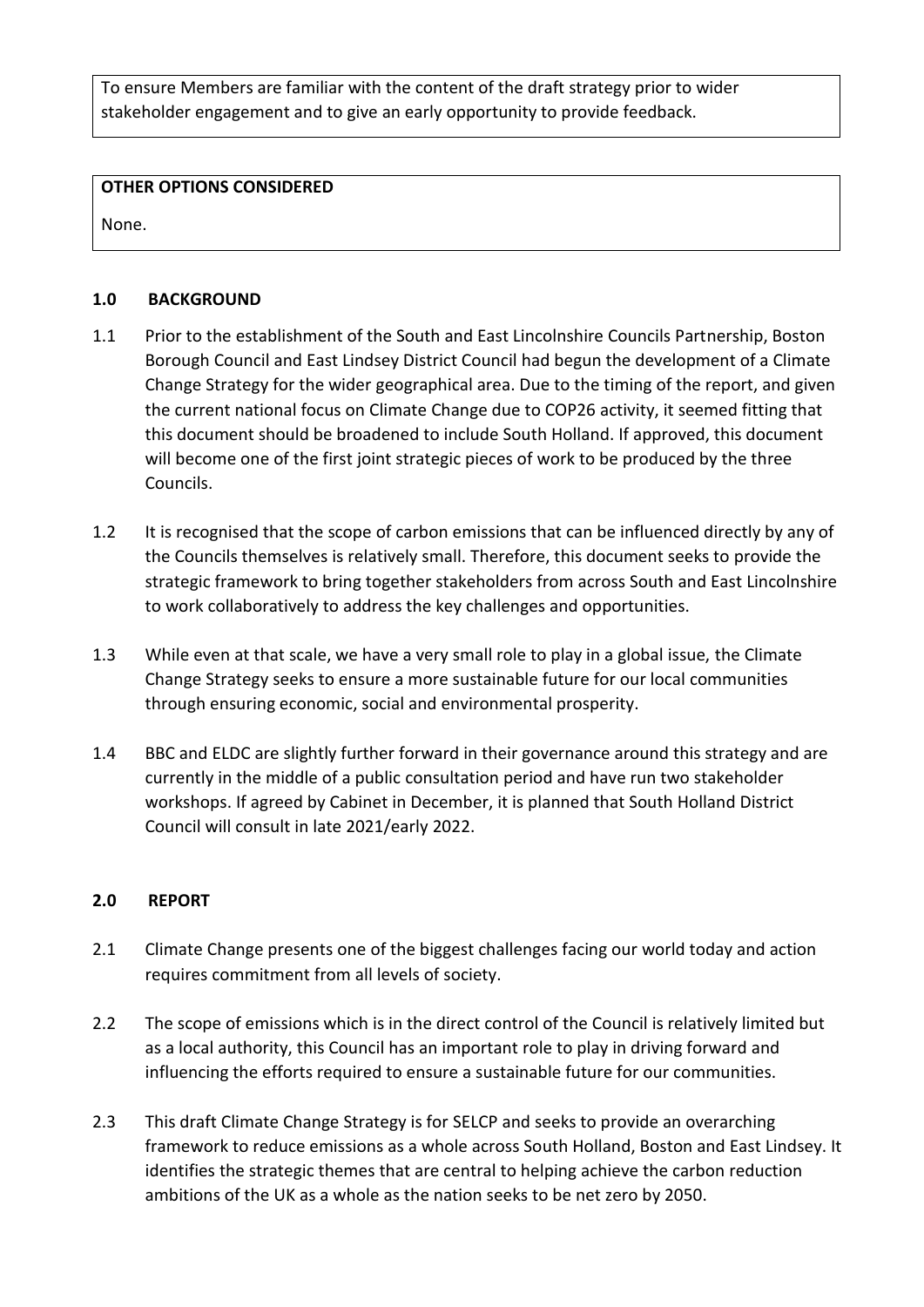- 2.4 BBC and ELDC have both set their own independent carbon reduction targets as Climate Change is included as a strategic priority within their respective Corporate Plans. Any difference in pace of action between the three Councils need not impact on the Climate Change Strategy itself.
- 2.5 The inclusion of this Council within the strategy has been taken very recently and so this current draft is 'light touch' at this time in terms of information relating to South Holland. As the consultation period progresses and further discussions are held, additional context will be added to ensure the document is as balanced as possible for the three Councils. The three-way approach will give greater strength in drawing down necessary external funding as efforts can be shown to be based on a clear strategic need.
- 2.6 It is envisaged that delivery of the Strategy will be the responsibility of a new South and East Lincolnshire Climate Action Network, with the support of SELCP. SELCAN will bring together stakeholder representatives from across the area including relevant authorities, business leaders, non-governmental organisations and communities. Careful thought will be given to managing this successfully given the geographical scale of the area it covers.
- 2.7 The Strategy has used currently available data alongside recognised local priorities as the rationale for a number of key themes relevant to our area: Transport; Built Environment; Energy/Renewables; Business; Agriculture/Food; Water (Flood Risk and Drought) and Natural Environment. Under each theme, the key challenges and opportunities have been identified together with a series of strategic actions that need to be taken forward. These will form the basis of the delivery plan which it is intended SELCAN will coordinate once established.
- 2.8 It is important if this Strategy is to succeed that it reflects the aspirations of our local area and engagement in its development is therefore key.
- 2.9 In order to achieve this, it is intended a period of public consultation on the draft Strategy will be held in January 2022. A stakeholder workshop will also be arranged in South Holland with attendees tasked at looking at the individual themes in detail and given the opportunity to bring forward anything they feel has been missed.
- 2.10 Following the consultation period, comments from all three Council areas will be aligned into a revised Climate Change Strategy which will be brought back to Cabinet in early 2022 seeking recommendation of its approval to Full Council.
- 2.11 Once Council has approved the document, the newly established SELCAN will be asked to adopt the Strategy and move forward with the delivery plan.

# **3.0 CONCLUSION**

3.1 By taking the lead on developing a Climate Change Strategy for South and East Lincolnshire, the Councils of South Holland, Boston and East Lindsey are sending a clear message both locally, and nationally, that they are committed to playing their part in tackling the challenges Climate Change presents but also embracing the opportunities that exist.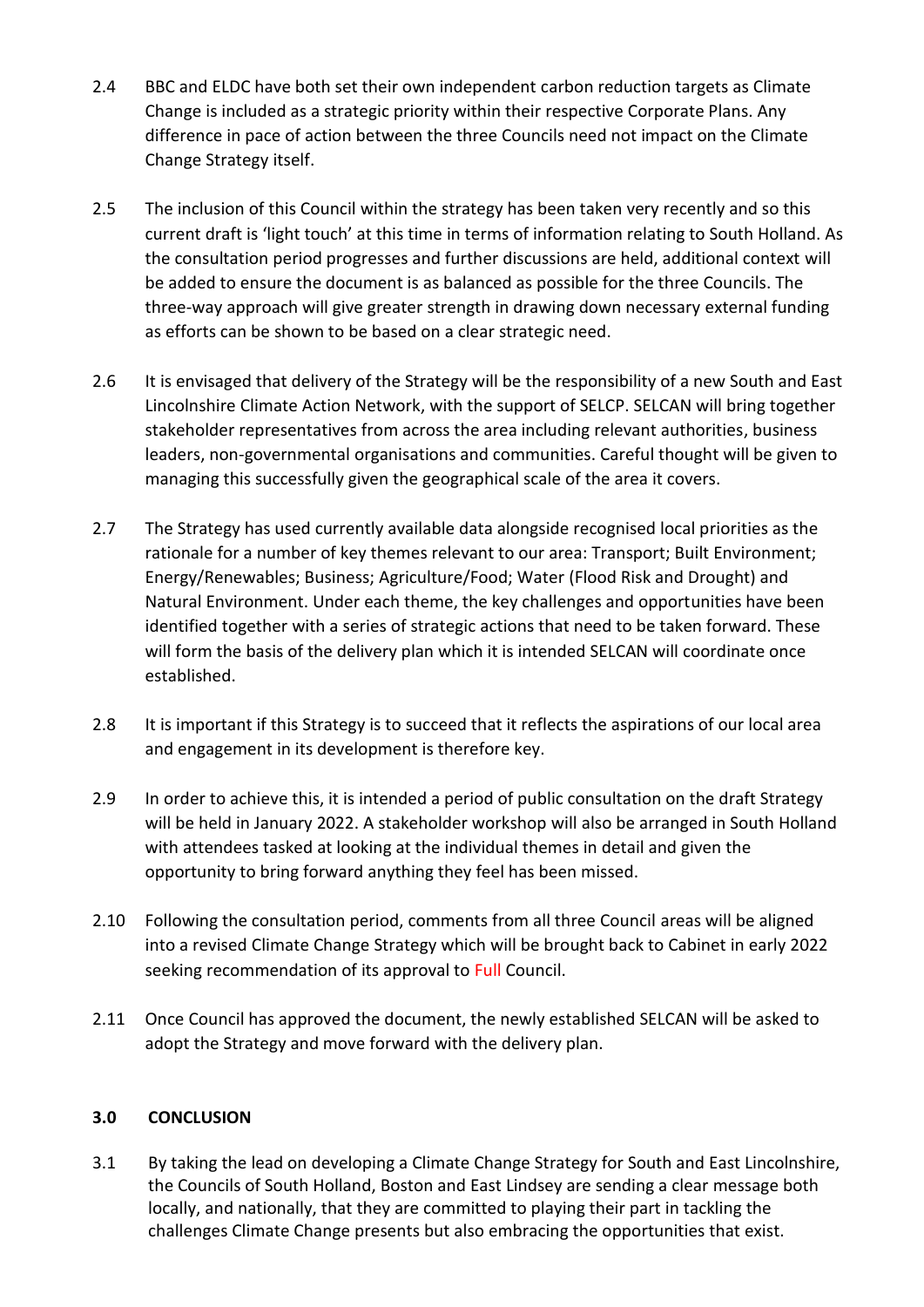- 3.2 Success cannot be achieved in isolation and in fostering new relationships and strengthening existing ones, the three Councils will promote a coordinated and collaborative approach to addressing a global issue.
- 3.3 Successful delivery of this Strategy will ultimately lead to more vibrant, cohesive and healthier communities which understand the importance of a balanced, sustainable future in delivering multiple benefits for everyone.

## **4.0 EXPECTED BENEFITS TO THE PARTNERSHIP**

- 4.1 Pressure on local authorities to take action around the issue of Climate Change is only like to grow over the coming months and years as the UK Government seeks to achieve its net zero ambitions. Producing this Climate Change Strategy as a South and East Lincolnshire Councils Partnership document will avoid the need for duplication of effort, both for the Councils, but also for our stakeholders.
- 4.2 There are strategic opportunities as well as challenges that this document presents and in the longer term, this is likely to provide economic, social and environmental growth that will be bolstered by working at the larger geographic scale.

### **5.0 IMPLICATIONS**

### **5.1 SOUTH AND EAST LINCOLNSHIRE COUNCIL'S PARTNERSHIP**

5.1.1 None

#### **5.2 CORPORATE PRIORITIES**

5.2.1 This Council may wish to consider whether Climate Change should be included within its corporate plan. Recognising the impact and opportunities that Climate Change can bring to local communities would ensure not only that this is fully considered as part of future decision-making processes but also that existing work programmes and projects are recognised for the contributions they are already making to this agenda.

#### **5.3 STAFFING**

5.3.1 None

#### **5.4 CONSTITUTIONAL AND LEGAL IMPLICATIONS**

5.4.1 Local authorities have a legal responsibility to agree plans and targets in line with the provisions of the Climate Change Act 2008. Not doing so could leave the Council open to legal challenge.

#### **5.5 DATA PROTECTION**

5.5.1 None.

## **5.6 FINANCIAL**

5.6.1 There are no immediate financial implications for the Council arising from approval of this draft strategy. A small cost outlay will be required to deliver the public consultation/stakeholder engagement but this can be managed within existing SHDC budgets.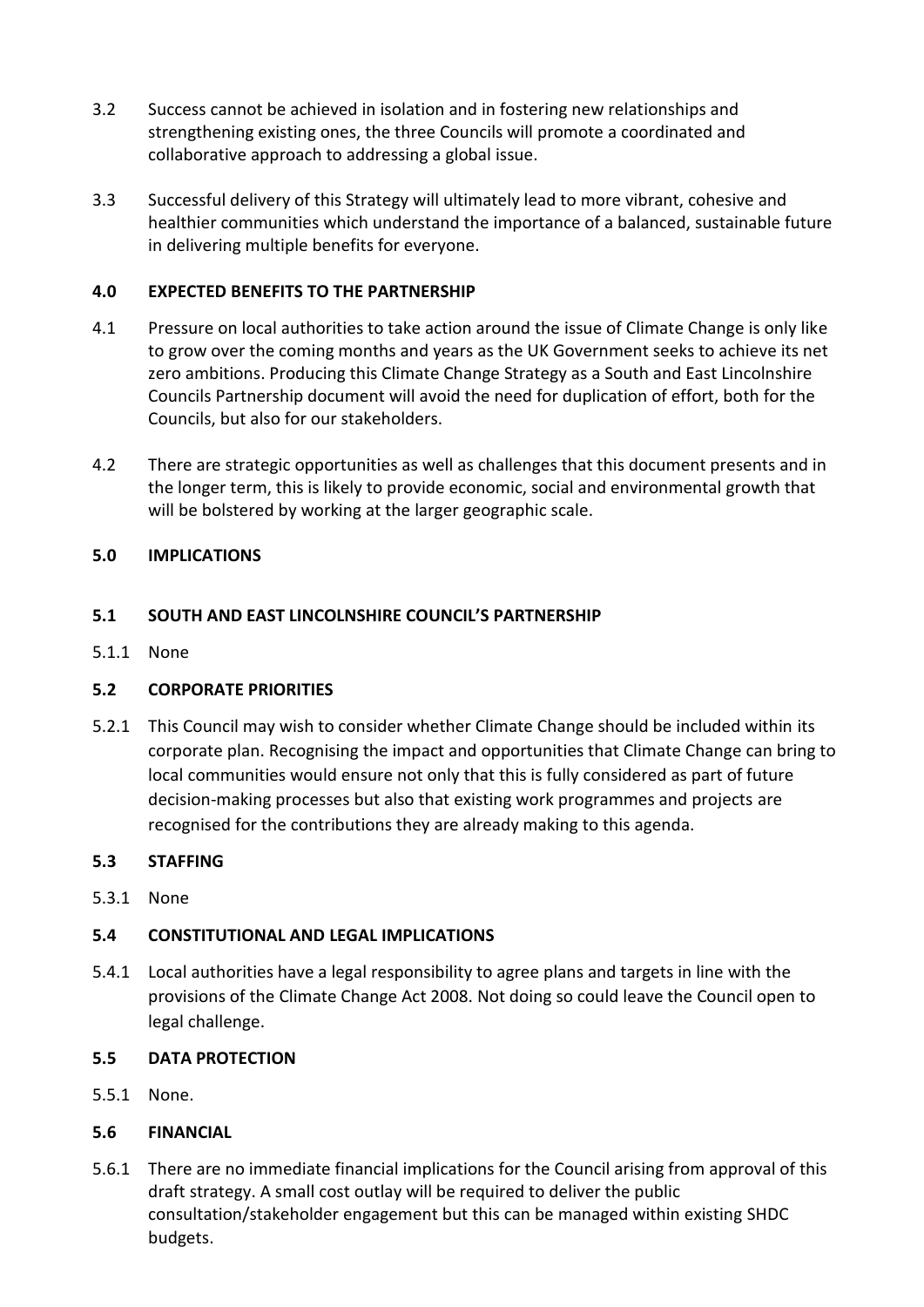### **5.7 RISK MANAGEMENT**

## 5.7.1 None

## **5.8 STAKEHOLDER / CONSULTATION / TIMESCALES**

5.8.1 Policy Development Panel considered a report on the draft Climate Change Strategy at their meeting on 16 November.

### **5.9 REPUTATION**

5.9.1 There is a potential reputational risk if South Holland District Council is not deemed to be giving due consideration to the issue of Climate Change, particularly given BBC and ELDC have made this a corporate priority and are working hard to publicise the efforts they are taking. As the SELCP could lead to additional scrutiny of this Council in that regard.

### **5.10 CONTRACTS**

5.10.1 None.

### **5.11 CRIME AND DISORDER**

5.11.1 None.

### **5.12 EQUALITY AND DIVERSITY/ HUMAN RIGHTS/ SAFEGUARDING**

5.12.1 Climate Change has the potential to impact large sectors of our society and there will be gaps as the country moves itself away from fossil fuels to alternative technologies that could leave some of our rural areas behind, particularly where low incomes and fuel poverty are key concerns. This Strategy will have a role to play in helping identify those issues, enabling us to demonstrate at a national policy level where communities could be left behind without the necessary planning/engagement.

#### **5.13 HEALTH AND WELL BEING**

5.13.1 None directly however many of the strategic actions which will stem from the report will have benefits for the health and wellbeing of our local communities.

## **5.14 CLIMATE CHANGE AND ENVIRONMENTAL IMPLICATIONS**

5.14.1 The Climate Change Strategy will not only have a positive impact on driving down carbon emissions across South Holland, it will seek to ensure a sustainable future for local communities.

Annual emissions figures for the District are compiled by the Department for Business, Energy and Industrial Strategy and continual reductions need to be achieved as we all play our part in achieving the UK's commitment to be net zero by 2050.

#### **6.0 ACRONYMS**

6.1 BBC – Boston Borough Council

ELDC – East Lindsey District Council

SELCP – South and East Lincolnshire Councils Partnership